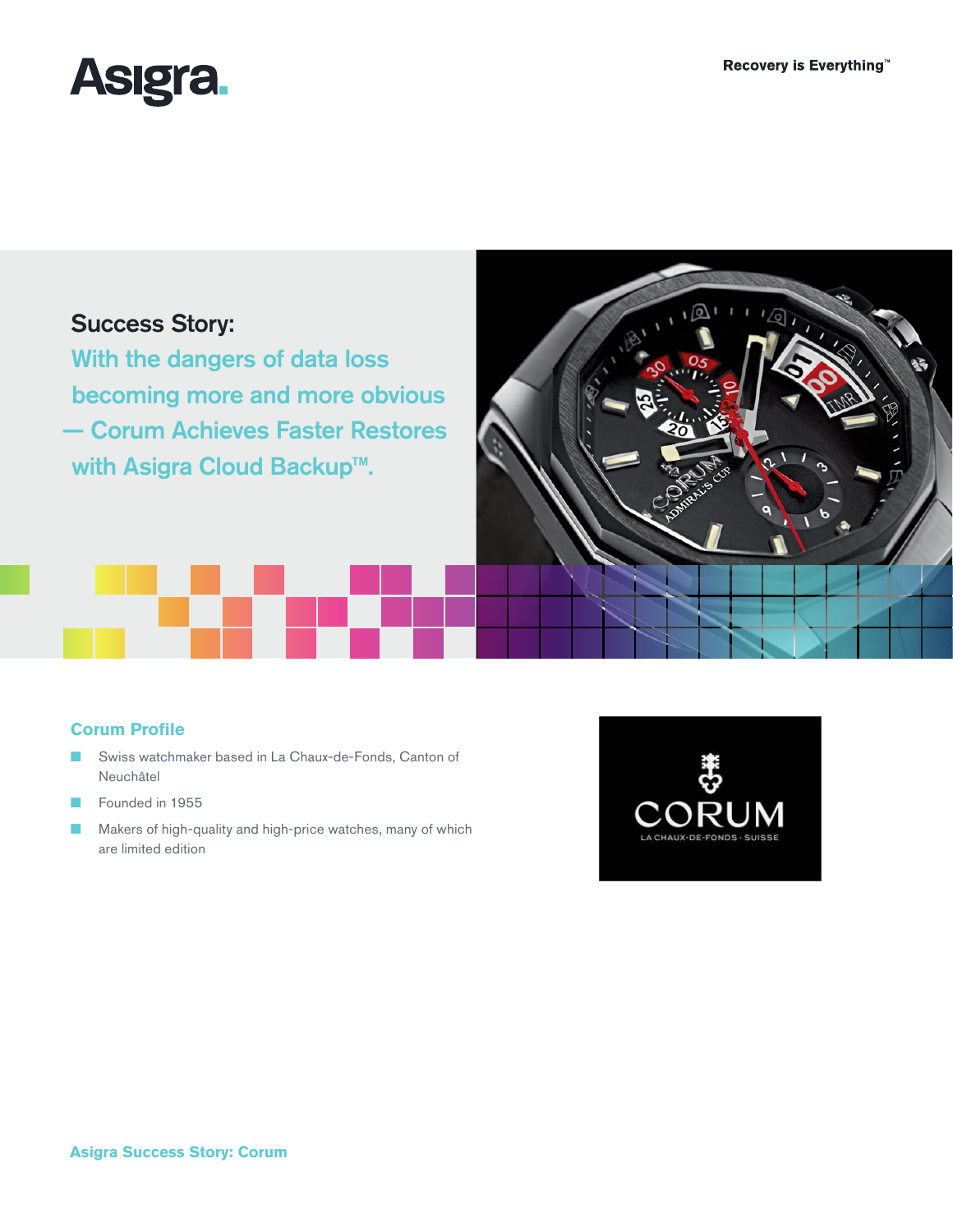

### **Overview**

If anybody knows everything about the right timing it's Swiss manufacturer CORUM. Positioned as an exclusive brand, CORUM manufactures high quality watch collections featuring an innovative and distinctive design and equipped with sophisticated mechanical movements. The full set of collections comprises of models ranging from \$5,000 to \$1 million US retail price and giving pride of place to precious metals and horological complications.

# **The Company**

Founded in 1955 in La Chaux-de-Fonds, CORUM has undergone a complete renaissance that has enabled it to achieve a perfect match between the product and the demand for high quality and creativity. CORUM's substantial investments have led to the integration of watch making professions, the development of production tools, the enhancement of human resources and the promotion of staff training. Consequently, CORUM also attaches great importance to securing their business data including their intellectual property.

# **The Situation**

"A backup with our old system typically took 12 hours – from 10 at night to 10AM the following morning. Furthermore, we had to rely on employees manually changing tapes everyday and storing them in a fire and waterproof location," says Gilles Ruffieux, CORUM's IT Director.

The Swiss manufacturer invested almost a year searching for a new solution to secure its business data. The company was looking to replace its existing tape backup with a modern and reliable solution. "The right mix of in-house and external components were one of the most important criteria", explained Damien Reber, CORUM IT Project Manager.

"With our tape solution we had to rely on employees manually changing tapes everyday and storing them in a fire and waterproof place."

#### **Gilles Ruffieux, IT Director, CORUM**

# **Solution**

CORUM's final choice was the Online Backup Service from Arcplace. The IT team was not only convinced by the backup solution but Arcplace also turned out to offer the most costeffective solution compared to buying solutions or services from other vendors.

"The Arcplace Online Backup Service offering was convincing and had very good references, confirming the reliability and quality of the services. Another criterion in favour of Arcplace was that we could select our own hardware for the backup server and the local cache. With competing solutions we were limited to proprietary systems."

#### **Gilles Ruffieux, IT Director, CORUM**

#### **Results**

"The average time for backing up with Arcplace is 1-2 hours per night, compared to the 12 hours with tape. After this the data is secured in-house on a local cache and externally at the Arcplace datacenters in Zurich and Geneva for disaster recovery," explains Damien Reber, CORUM IT project Manager.

"The decision to outsource our data backup with Arcplace proved to be absolutely the best choice we could have made. The implementation and configuration of the solution took less than a half a day. The configuration included the timing of the backup, as well as defining the data sources such as our Oracle database, Exchange and file data," Gilles Ruffieux. "Working with the Arcplace team has been very pleasant and professional from the initial product demonstration and proposal through to the final implementation and support.

The backup technology used does not require software to be installed on the systems being backed up because of its agentless architecture. This considerably reduces the cost and effort of implementation and operation, as no individual backup agents or plug-ins have to be installed on each system, nor do these have to be maintained.

The solution is suitable for data volumes of 10GB to 100TB. Thanks to the online availability and parallel processing of several tasks, data can be backed up and restored rapidly.